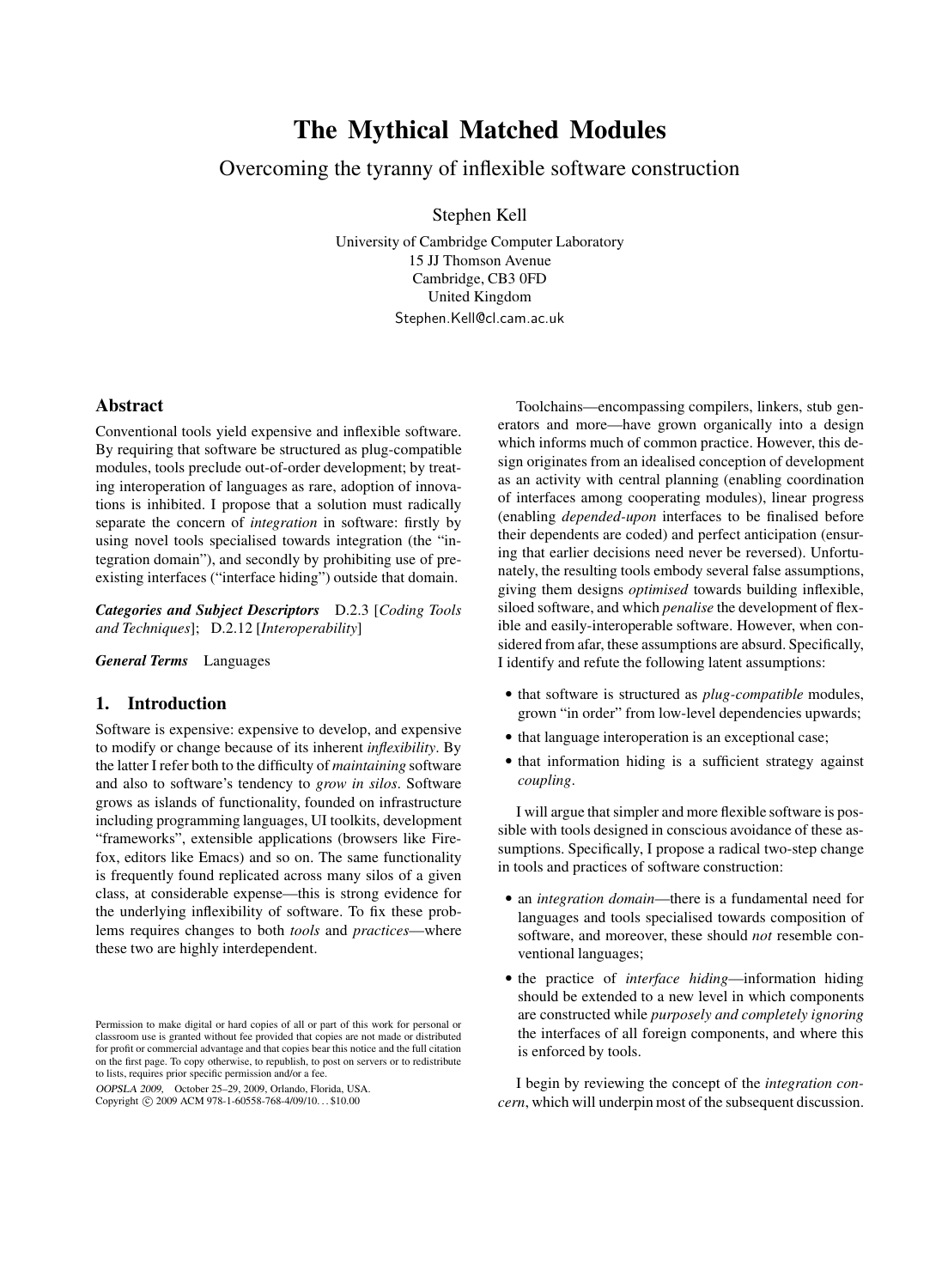## **2. The integration concern**

All useful software has some interaction with its environment. Even if simply printing out a response, returning an exit status, or adjusting some output signal, software is never an island. As such, software incorporates knowledge, or assumptions, about the nature of its environment—what interaction mechanisms are available, and what conventions are to be adopted in their use. Mechanisms might include procedure calls or byte-stream communication, and conventions include the signatures of those procedures or the syntax of the valid byte-stream exchanges (together with semantics in both cases). It is not possible to interact without some such assumptions; these are a fundamental and recurring hindrance to software, in that they are precisely the source of *coupling*.

The same functionality can be useful in many different environments. For example, a spell checker might be somehow useful in a word processor, an e-mail application, a batch document processor or a voice recognition engine. Of course, the developer *must* inescapably assume *some* environment in order to write code. The common result is software that is strongly coupled to one specific environment consisting of whatever pre-existing components the developer preferred or knew about. Consequently, reimplementation abounds: similar functionality is replicated for each operating system, each programming language, each desktop environment, each text editor and so on.<sup>1</sup>

I refer to code's embodied knowledge or assumptions about the environment as *integration details*, and to their collected intent within a piece of software as the *integration concern*. To avoid the expense of reimplementation, we would clearly like to *separate* the concern of integration, by modularising integration details separately from functionality as far as possible. This will lessen the problem of coupling and improve the flexibility of our software. However, in common practice this has only been pursued to a limited extent (albeit an important one) in the practice of *information hiding* [Parnas 1972]. This is a *coupling minimisation* technique: it limits *how many* decisions concerning the environment are visible to a module. However, we have established that *some* coupling is unavoidable. There has been relatively far less progress on how to *mitigate*, through tools and languages, whatever coupling cannot be eliminated. (As I will argue, what work does exist either provides only a *clean-slate* solution or presents inadequate abstractions.)

In domains other than software, separation of the integration concern is already established practice. Figure 1 illustrates two of these pictorially. In circuit design, engineers do not expect that their integrated circuits to be wired together directly with other ICs. Instead there is a whole vo-



**Figure 1.** Integration in circuit design and technical writing

cabulary of glue components, including resistors and capacitors and small logic arrays, constituting a separate integration domain. Separating the integration concern simplifies the IC's design, reduces cost and improves flexibility with respect to other use contexts. $^{2}$  As a second example, consider that in technical writing authors invariably define their own terminology up-front without any obligation for consistency with other authors.<sup>3</sup> The primary concern is to choose a set of definitions *convenient for the author's work*, meaning one which make the work precise and comprehensible. The concern of integration is addressed separately the reader, when reviewing and comparing different pieces, is well accustomed to the need to relate differing definitions.

Given these precedents, the ways of software seem bizarre. As with separation of concerns generally, practice is highly dependent on tool support, which conventionally is extremely limited [Tarr et al. 1999]. In the following section I will examine the assumptions in existing toolchains and resulting practices. (Note that I am describing assumptions *latent in the design of tools*—not necessarily in the mind of any particular developer.)

# **3. Myths and realities**

#### **3.1 Plug-compatibility and in-order development**

Toolchains implicitly assume that software consists of modules whose interfaces match directly and precisely. This depends on the lemma that code *providing* some functionality *exists before* the code *requiring* that functionality—at least to the extent that its interface is known. For example, when using libraries, clients of a library are written after the interface of that library is determined, so that they can target that interface in a *plug-compatible* way.<sup>4</sup> The in-order myth is subject to the classic caveat that it works only if we make correct judgements *ab initio* which continue to hold

<sup>&</sup>lt;sup>1</sup> Meanwhile, it also seems likely that a significant proportion of the software industry is occupied by development of web interfaces, billing systems, business process models and various other common projects, each instance overlapping substantially in functionality.

 $2\overline{1}$  is no coincidence that with ICs there is a very tangible cost to on-chip complexity, whereas in software the cost of added complexity from mixing integration concerns appears more abstractly (in payroll, downtime, etc.).

<sup>&</sup>lt;sup>3</sup> Although agreement is of course helpful, writers would find it far too restrictive to be limited to preexisting definitions.

<sup>4</sup> Usually interfaces change often enough through early evolution of a component's implementation that in practice, much of the target component must exist before a stable implementation of any client can be produced.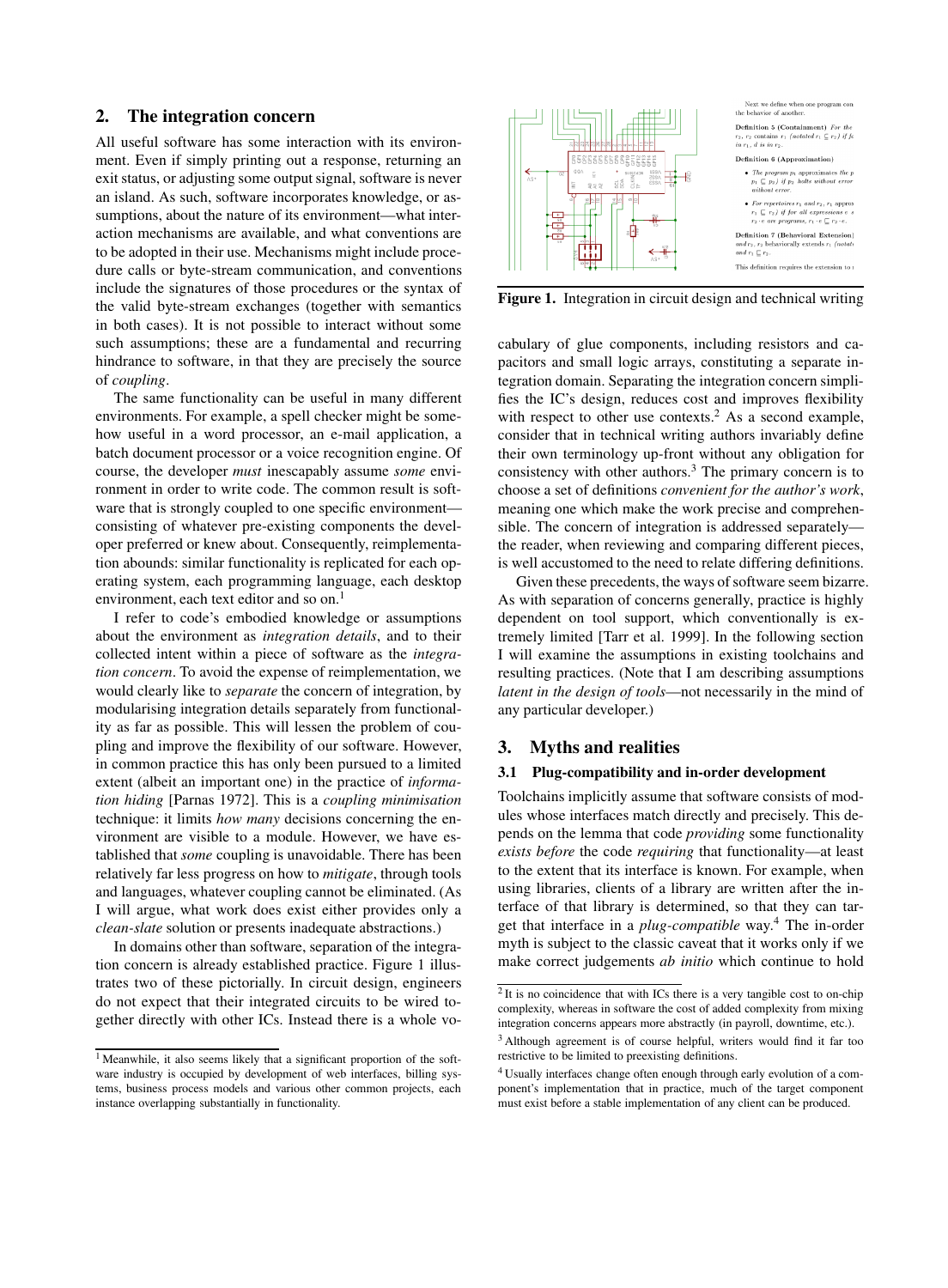

**Figure 2.** In-order growth of software stacks.

over time. It is clearly falsified by *evolution* of interfaces, by *decentralised development* (essentially evolution in parallel) and by *porting* or retrofitting, which inherently concern *incompatible* interfaces.

*Cost* Retrofitting tasks may seem rare, but they do happen. To pick one visible example, the entire KDE desktop suite recently migrated from the DCOP IPC system to D-BUS<sup>5</sup>, at huge effort. DCOP details pervaded the source code of KDE applications, entailing huge changes. (It is also interesting that the standardisation effort was motivated by the desire to interoperate between previously siloed applications, such as the GNOME desktop suite.) Tellingly, the less desirable alternative to porting, namely reimplementation, is anecdotally more common—despite obvious disadvantages.

*Research perspectives* Previous authors have noted the in-order assumption, sometimes called *provider–consumer asymmetry* [Reid et al. 2000, Arbab and Mavaddat 2002]. In-order development is common because targetting existing concrete interfaces is the simplest and most expedient structuring technique—but there are others. Designs featuring intermediate abstraction layers are often devised, for example in libraries where multiple back-ends are anticipated.<sup>6</sup> These designs are inherently more resilient to changes in depended-upon code. It may therefore seem unreasonable to cite in-orderedness as a weakness of toolchains, when with more foresight a better design can be produced using current tools. However, foresight is rare. Better tool support can enable better-abstracted designs *naturally*, by default, rather than as a special case requiring up-front effort which is rarely made. The key strategy, already proposed in prior research work [DeLine 2001] is a division of responsibility in toolchain design between functionality and integration.

*Vision* Current practice is not our only concern. Not only might better tool support simplify existing development scenarios, or enable more successful instances of decentralised development or porting. More boldly, I claim it can also

| <b>extern int</b> $\text{Foo}$ foo $(\text{char } *)$ ; |  |  |  |  |
|---------------------------------------------------------|--|--|--|--|
| foo.Foo $f = new$ foo.Foo(); // <i>implicit</i>         |  |  |  |  |
| Haskell import Foo(foo)                                 |  |  |  |  |
| Python from foo import Foo                              |  |  |  |  |
|                                                         |  |  |  |  |

**Figure 3.** Module imports implying homogeneity.

cause paradigm shifts. Placing high-level tool support for integration and adaptation *close to the user*, for example within web application mashup platforms and browser extensions<sup>7</sup> has already led to added-value innovations $\delta$ ) which could not have been anticipated by the creators of the underlying software. In my ultimate vision, the techniques I propose here could enable the same for potentially *all* software experienced users could straightforwardly mash together entire applications or pieces thereof, to meet their desired functionality, in a fuller realisation of the elusive Unix vision of user-defined compositions of functionality.

#### **3.2 Homogeneity**

Figure 3 shows declarations of external modules in several different languages. In each case the foreign module exposes equivalent functionality. Implicitly, that module must be written in the same language. Toolchain support when this is *not* the case comes as an ad-hoc selection of intricate and unwieldy "language interoperability" features. As I will argue, their unwieldiness persists because of an unstated assumption that such requirements are a rare *exceptional case*.

*Cost* Are such requirements really rare? New programming languages continue to emerge, and are seen as a promising longer-term solution to the expense of software. However, adoption by practitioners lags far behind the state of the art. Other authors have already speculated on the reasons for this [Wadler 1998], but one key factor is the difficulty of *incremental* adoption. This is essential because it is rare to write an entire application from scratch. Unfortunately, conventional treatments of inter-language linking have several weaknesses, rooted in the "exceptional case" assumption, which discourage multi-language development.

Firstly, there is *no encapsulation of language decisions*. If a foreign module is *not* defined in the same language, any *import* statements must betray this—for example, in Java the native keyword is required, in C an extern declaration, and in Haskell a foreign import declaration. This clearly a failure of information hiding, yet is questioned little because of the *exceptional case* myth.

Secondly, language interoperability schemes such as Java's JNI [Liang 1999] or Haskell's FFI [Chakravarty et al. 2002] are convoluted from the desire for a *universal map-*

<sup>5</sup> http://dbus.freedesktop.org/

<sup>6</sup> Textbook examples include cross-platform windowing toolkits such as wxWidgets, http://www.wxwidgets.org/ or Java's SWT, http://eclipse.org/swt.

 $^7$ e.g. Mozilla Ubiquity, http://ubiquity.mozilla.com/, Greasemonkey, http://www.greasespot.net/

 $8$  e.g. http://www.shiftspace.org/, http://www.housingmaps.com/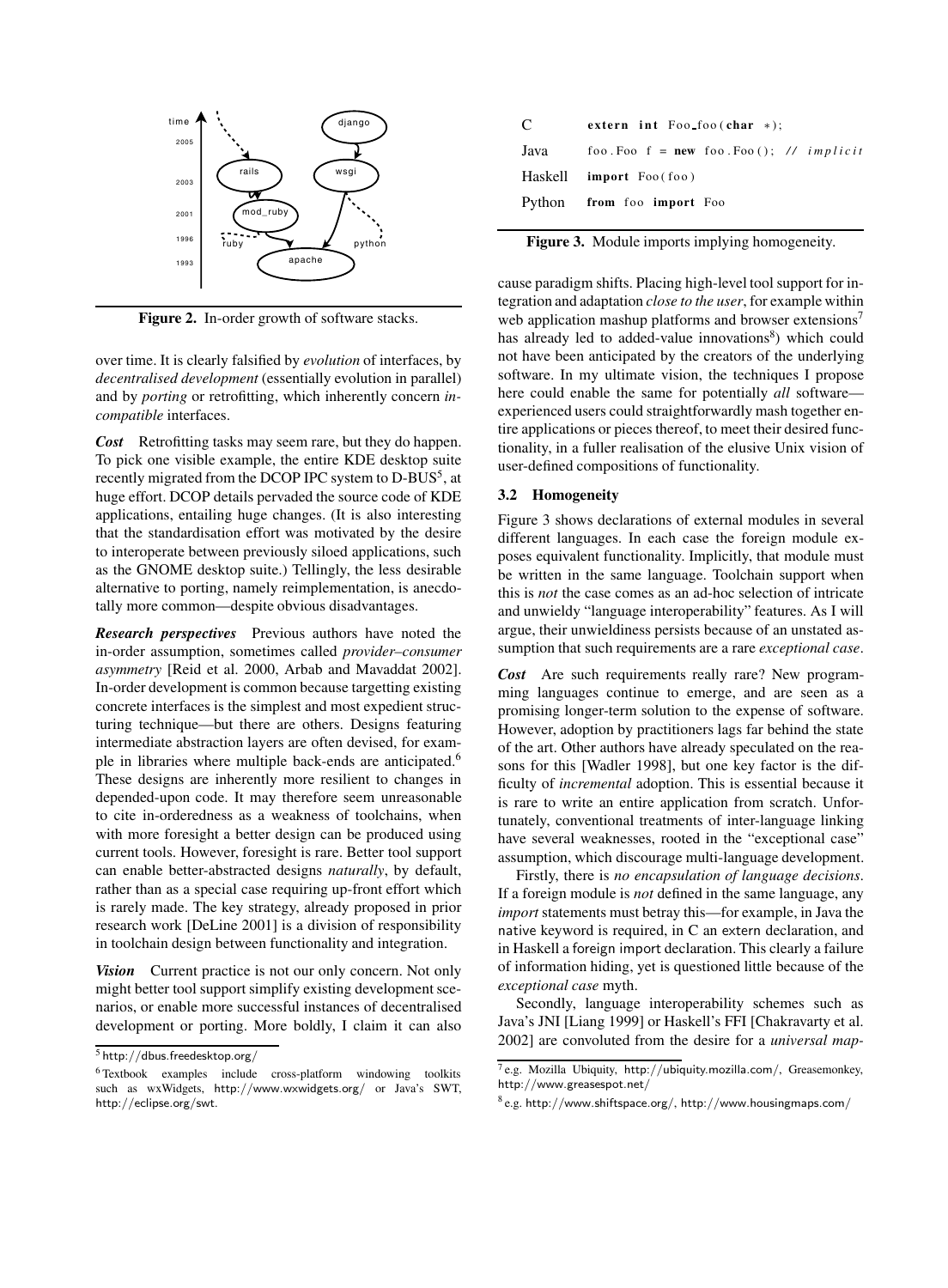*ping* between interface definitions in two languages—that is, one defined for *all interfaces* and implementable for *all possible implementations* allowed by those languages. This has little benefit for the programmer, who is working with specific interfaces and, in practice, probably interested in only a subset of conceivable language implementations. (An interesting departure from universality is in the GNU implementation of Java [Bothner 2003]. By foregoing universality, GCC provides CNI, a much more natural alternative to JNI.)

Thirdly, C ia nearly always chosen as the unifying medium for expressing glue logic. A unifying medium is clearly useful because it converts problem of size  $n^2$ —mapping all languages to all other languages—into one apparently of size 2*n*. However, C is a poor unifier: manual resource management, reliance on mutable storage and machine- and compiler-dictated object layout present a low-level medium for glue code, while the lack of run-time checks greatly complicates debugging. Joining two higher-level languages together is accordingly often special-cased (e.g. Jython<sup>9</sup>).

Finally, it is telling that if some new language *X is* adopted, it is always accompanied by considerable reimplementation of tool functionality "for *X*". Consider that practically every programming language has a lex-like tool. Why should this be? A lex-generated lexer, being a separate module from its client, should be invokable from any client language, with the language of the generated code an encapsulated concern.<sup>10</sup>

*Research perspectives* Much research work concentrates on *theoretical* aspects of interoperability, by asking how *reasoning mechanisms*, such as type systems and run-time checks, can be extended to preserve their guarantees in the presence of foreign-language modules [Wadler and Findler 2009]. This work is valuable but is not our concern here.

Existing *practical* approaches are largely found in implementations. Microsoft's CLR [Meijer 2002] defines an intermediate abstraction, roughly par with an object-oriented garbage-collected language, and having standardised data representations. This is a reasonable but *clean-slate* approach: it excludes all code lying outside that standard.

Generative tools are available to ease the task of creating JNI and similar glue code. Wrapper generators such as JunC $+$ tion  $11$  generate proxies presenting a more natural interface than that of the underlying interoperability interface (in this case JNI). Swig [Beazley 1996] provides an annotation language for customising the generated proxy's interface, where annotations correspond to macros expanded within the C or  $C^+$  glue. These tools demonstrate the feasibility of taking code in some fairly relaxed *natural style* and then, in a separate step, adapting that code to fit a different interface. However, both approaches are limited: to specific languages (one side restricted C or  $C^{(+)}$ ) and in their flexibility (either none, or in the case of Swig, to definition of new "typemap" macros—a highly involved task, owing to the brittleness of macro expansions, the potential for feature interactions, and so on).

*Vision* The homogeneity assumption may appear unavoidable. One property of a language is that it defines a model of some universe. Therefore, perhaps by definition it cannot express references to artifacts that lie outside that universe, in some other language. I call this the "model problem", but it is not actually a problem. It is overcome by the ability to *interpret* one piece of code *as if it were something else*—where defining interpretations of foreign code is a fundamental requirement of integration. The "universal mappings" of interoperability schemes are simply one interpretation from a wide space—a space we would like to open up fully to the programmer. This concept of *subjectivity* [Harrison and Ossher 1993, Batory] appears throughout software.<sup>12</sup>

Referencing some foreign entity within code does not determine *what that entity should be* but only *how it must appear*. At present, toolchains<sup>13</sup> do not support the interposition necessary to effect this transformation from *what* to *how*—compilers and linkers understand only one view of any given code, and tool support for *defining* and *transforming* views is lacking. The scope for such support is huge. Consider a command-line tool with its execve() interface. One interpretation of this interface shows execve()'s arguments as arrays of strings. Another shows them as a disjoint union of options and typed arguments, reflecting the command's syntax. Tool support must permit stackable descriptions of these interpretations, each described in terms of lower-level conversions and rooted in primitives akin to atoi(). (As I will describe in Section 4, *relations* are one convenient abstraction for describing these and other instances of subjectivity.)

#### **3.3 Doing better than information hiding**

Information hiding [Parnas 1972] is rightly considered a fundamental strategy for reducing coupling between modules. It is supported by all contemporary programming languages. As described in Section 4, it *minimises* coupling by limiting the visibility of implementation decisions between modules. However, I have described how *some coupling is inevitable*. Conventional languages do nothing to mitigate that coupling: on whatever implementation decisions *are* exposed, modules are expected to agree. Where incompatibili-

<sup>9</sup> http://www.jython.org/

 $10$  I chose lex not yacc because lex has less need for semantic actions—but the continued popularity of these tools' designs is a mystery, given how they advocate such a thorough mixing of application logic with the concern of language recognition. This contrasts with more modern approaches like Antlr [Parr and Quong 1995]).

<sup>11</sup> http://codemesh.com/products/junction/

 $12$  Network filesystems are a classic example in operating systems, and the adaptor pattern [Gamma et al. 1995] is well known in object-oriented programming.

<sup>&</sup>lt;sup>13</sup> ... and also runtime systems, including operating systems.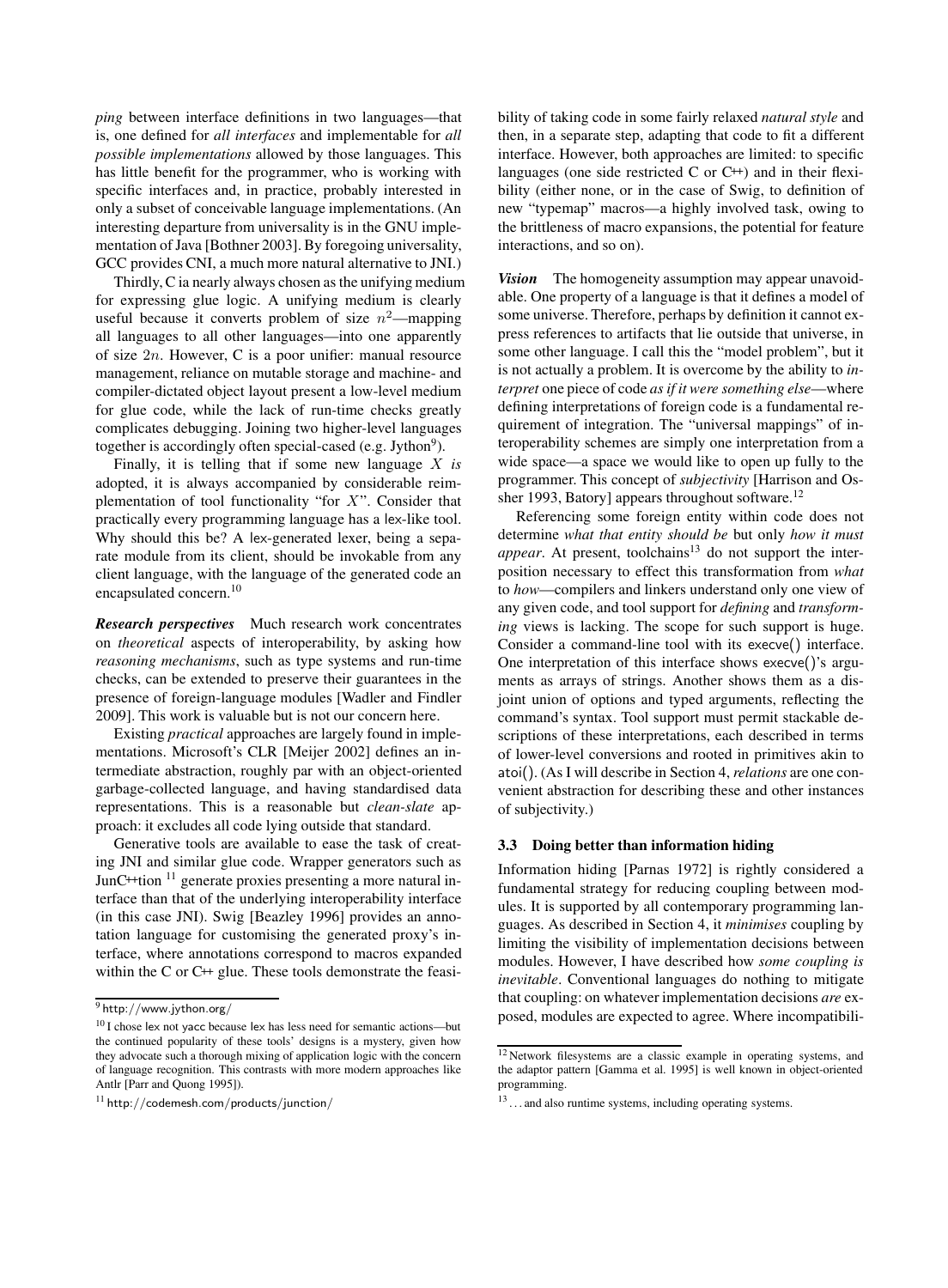ties arise, the only recourse is to edit the code to regain compatibility, or to code an adaptor. $14$ 

*Cost* When the plug-compatibility myth fails—for example in porting tasks—any coupling to an incorrect environment must somehow be worked around. Invasive editing of code is common, but yields a fork or patchset which is highly syntactic and inherently fragile. Black-box adaptors are more modular, but are labour-intensive to create and, while less fragile, still nontrivial to maintain. Sometimes a mixture of both techniques is used—for example in the KDE migration mentioned in Section 3.1, a black-box abstraction layer (QtDBus) was designed to resemble the earlier DCOP API, while still differing both abstractly in a few ways and concretely in many (including most function names).

*Vision* To continue the example, if KDE source code had been kept abstract and avoided embedding DCOP-specific details, invasive porting would have proved unnecessary. Perhaps the developers proceeded by *imagining* that some minimally sufficient IPC interface was available, ignoring the issue of whether any implementation was available until later. Subsequently, a separate layer of software, mapping abstract KDE references to concrete DCOP or D-BUS references, would be required. As with information hiding, such a design requires *discipline* to keep the original code abstract. Just as tools *enforce* information hiding, so can tools enforce this stronger sense of modularity—by *preventing the import of any concrete interface*, and using integration tools to bridge the resulting gap between the abstract and the concrete. The remainder of this paper discusses techniques for realising this two-stage approach.

# **4. The integration domain—what and why**

An integration domain is simply a set of languages or tools for performing integration of software. Informally, many ad-hoc special-purpose integration domains have emerged in conventional practice—for example scripting languages (like the Unix shell), patching tools (like Unix's diff) and stub generators (as in various RPC implementations [Birrell and Nelson 1984]). Each of these is highly specialised and highly constrained, but hint at the more general and powerful tools which my arguments so far have motivated. Two questions remain: why are conventional programming languages not sufficient for this domain, and what form should the alternative take?

## **4.1 An example: the Cake linking language**

I begin by giving an example from my ongoing work of one tool, the Cake linking language compiler, which fulfils a small part of the vision I have outlined. It is described more fully in an earlier short paper [Kell 2009]. Figure 4 shows a fragment of Cake code relating function calls and the values they exchange across a mismatched interface.

```
switch ↔ libgtk20 { /∗ old interface ↔ new interface ∗/
gtk window set policy (win, shrink, grow, \rightarrow( if shrink then gtk window set size request (win, 0, 0) else void;
  if grow then gtk window set resizable (win, TRUE) else void);
(preview window ::) gtk signal connect object (i, d, c h, data) \rightarrowg signal connect data (i, d, c_h), data, null, \{\});
values {
 GtkWindow ↔GtkWindow {
  type as GtkWindowType ↔type as GtkWindowType;
  window has focus \leftrightarrow has focus ;
  auto_shrink \leftarrow const 0;
  use uposition \rightarrow need default position;
  use uposition \rightarrow need default size;
  use uposition \leftarrow ( need default position || need default size );
```
}}}

**Figure 4.** Relating function calls and data structures in Cake

The details of the code are not important here, but I draw attention to several properties of the language. It is adoptable, largely because it chooses a unifying abstraction already satisfied by substantial existing codebases (namely relocatable object code). It complements component programming languages: plug-compatible compositions can trivially be expressed as "no-op" Cake descriptions similar to linker invocations in a makefile. Once plug-compatiblity is violated or retrofitting is desired, Cake's adaptation features can be invoked. It is high-level, declarative and minimal: it simply expresses relations between runtime values, optionally predicated on the context in which they occur (including function calls, but extending to call contexts, call sequences, surrounding data structures and beyond).

Why are these good properties? What makes Cake better than a conventional programming language for integration tasks? I now address these questions.

## **4.2 Why an integration domain?**

Glue code is different from other code. The split has been characterised in many ways: unstable versus stable [Nierstrasz and Achermann 2000], coordination versus computation [Arbab and Mavaddat 2002], or functionality versus packaging [DeLine 2001]. Here I argue specifically that *alternative languages* are not only useful for notationally *separating* the integration concern, but are *essential* for maximally abstracting it.

*Expressivity and abstraction* Component programming languages are a poor notation for adaptation tasks; they invariably offer the wrong abstractions or the wrong level of abstraction. Typically, adaptation logic is algorithmically simple. It defines few or no new data types, few new functions except for wrappers around existing ones, and likely makes relatively little use of looping or recursion. Rather, it is concerned with *recognising* and *relating* the interac-

<sup>14</sup> These are *white-box* and *black-box* approaches, respectively.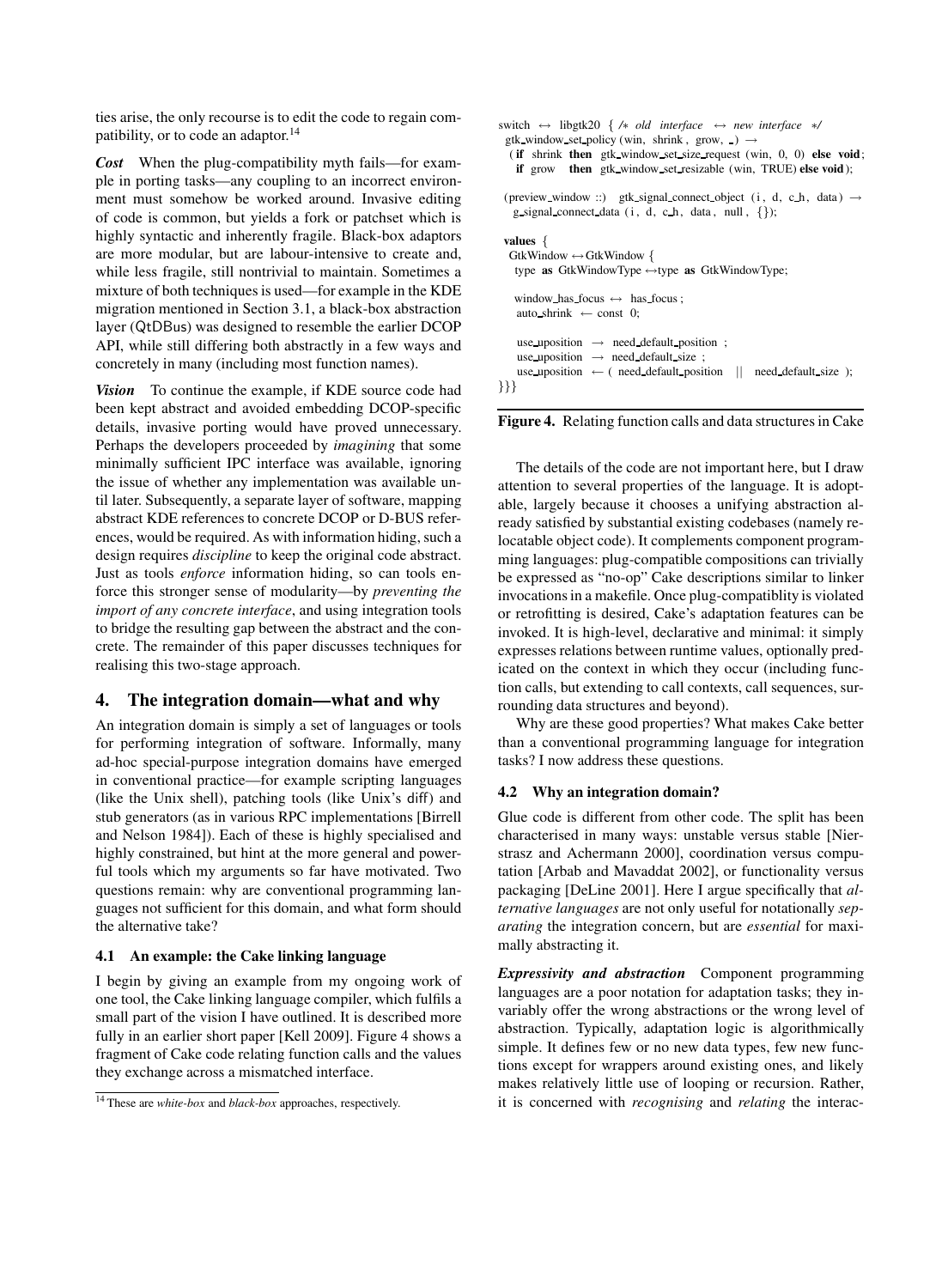

Figure 5. AST node frequencies in glue and non-glue code

tions defined by two *existing* mismatched interfaces. When written in conventional languages, it most often contains the following kinds of code: case analysis (pattern-matching, switch statements or if–then–else), data movement (by assignment or parameter passing), multiplexing and demultiplexing, look-up tables, dynamic mappings (like dictionaries or other key-value stores), simple computations (for re-encoding of messages; usually already found in libraries), simple buffering, state machines, and (sometimes) concurrency control operations (like fork–join patterns, thread wait conditions, and so on).

A simple experiment lends some empirical credence to this assertion. Figure 5 shows relative frequencies of various syntactic features in  $C$  and  $C^{++}$  code from the gtk-themeswitch Cake case study [Kell 2009]. One series measures the glue code (∼8000 lines, partially autogenerated), the other the main source code of the application (∼1000 lines). Although the data is far from conclusive, notice how loop constructs are relatively far less common in glue code, while switch and case statements appear more often. (The lower glue frequency of if and assignments is perhaps explained by the skewed nature of the adaptations required by this case study; clearly further experiments would be helpful.)

Unfortunately, these are mostly features for which conventional languages are not optimised towards abstracting.<sup>15</sup> Consider a language such as Java—possibly a good choice for coding some set of components, but it may be poor for adapting those same components, perhaps because it lacks pattern-matching or curried functions (for demultiplexing function calls). Meanwhile, a language such as Haskell, while having these features, could be awkward if, say, some previously stateless adaptation logic was to be made stateful by addition of a state machine or dynamic map. (This is a

complex change to realise in Haskell because adding state requires profound changes to type annotations.) The argument here is not that these are necessarily weaknesses in the languages, but merely that the languages were designed for abstraction of algorithms and data structures, and not abstractions of *relations* among messages or interactions.

*Automation and reasoning* Being computationally simpler than other code, glue code is potentially more tractable for purposes of automatic reasoning and even automatic synthesis. Protocol adaptation—one of the most well-explored kinds of adaptation [Yellin and Strom 1997, Passerone et al. 2002, Reussner 2003, Bracciali et al. 2005]—is invariably implemented using only finite-state abstractions (either interface automata or replication-free pi calculus). This is strictly less powerful than a Turing-complete abstraction, but appears to be sufficiently useful for a very wide range of tasks. Crucially, its lesser computational complexity makes it more amenable to automatic reasoning—hence the automatic or semi-automatic nature of the cited tools. In general this suggests that the computational power required in glue logic is, in a reasonable proportion of cases, likely to be less than Turing-powerful.<sup>16</sup> Future work will no doubt increase the space of synthesisable adaptation logic. Although it is likely that much of the overall space will remain essentially a manual task (but still with the potential for better abstraction through improved languages), keeping integration details separately modularised, and expressed in a purpose-built notation, allows for constraining the computational power of the notation and increases the potential for identifying and implementing synthesis and/or verification techniques.

#### **4.3 What: relations, not scripts or circuits**

Research work has proposed several new integration domains: coordination languages [Arbab and Mavaddat 2002], "delta" languages [Keller and Holzle 1998] and semantic patching tools [Padioleau et al. 2008], linking languages [Reid et al. 2000], orchestration languages [Misra and Cook 2006] and formally grounded scripting languages [Achermann and Nierstrasz 2001]. Only time and experience can truly prove the worth of these. However, scripting-style notations alone are clearly limited, because they are so similar to conventional languages. Dynamism alone cannot abstract the integration domain; meanwhile, the similarity will likely lead to *leakage* of application concerns into integration logic. Deltas and patches suffer from a restrictive "second class" conceptual asymmetry—one cannot easily apply a delta to a delta, say. Data-flow networks as in Reo, while useful for scenarios where concurrency is paramount, are surprisingly difficult to design or  $explain<sup>17</sup>$  and currently of-

<sup>&</sup>lt;sup>15</sup> There is similarity between this set of programmatic features and the logic contained within a table-driven parser. Both are also examples of code which are far more suited to being generated from a higher-level representation than being coded in a conventional language. Although recursive descent, meanwhile, is a reasonable fit for conventional languages, choosing recursion as the means of expressing the grammar is far more constraining.

<sup>&</sup>lt;sup>16</sup> The kinds of additional specifications required by these techniques are already being incorporated into practical tools, and their benefit is likely to outweigh any burden.[Barnett et al. 2005, Flanagan et al.]

<sup>&</sup>lt;sup>17</sup> Testament to this is the difficulty faced by Clarke et al [Clarke et al. 2007] in concisely explaining the operation of a very simple exclusive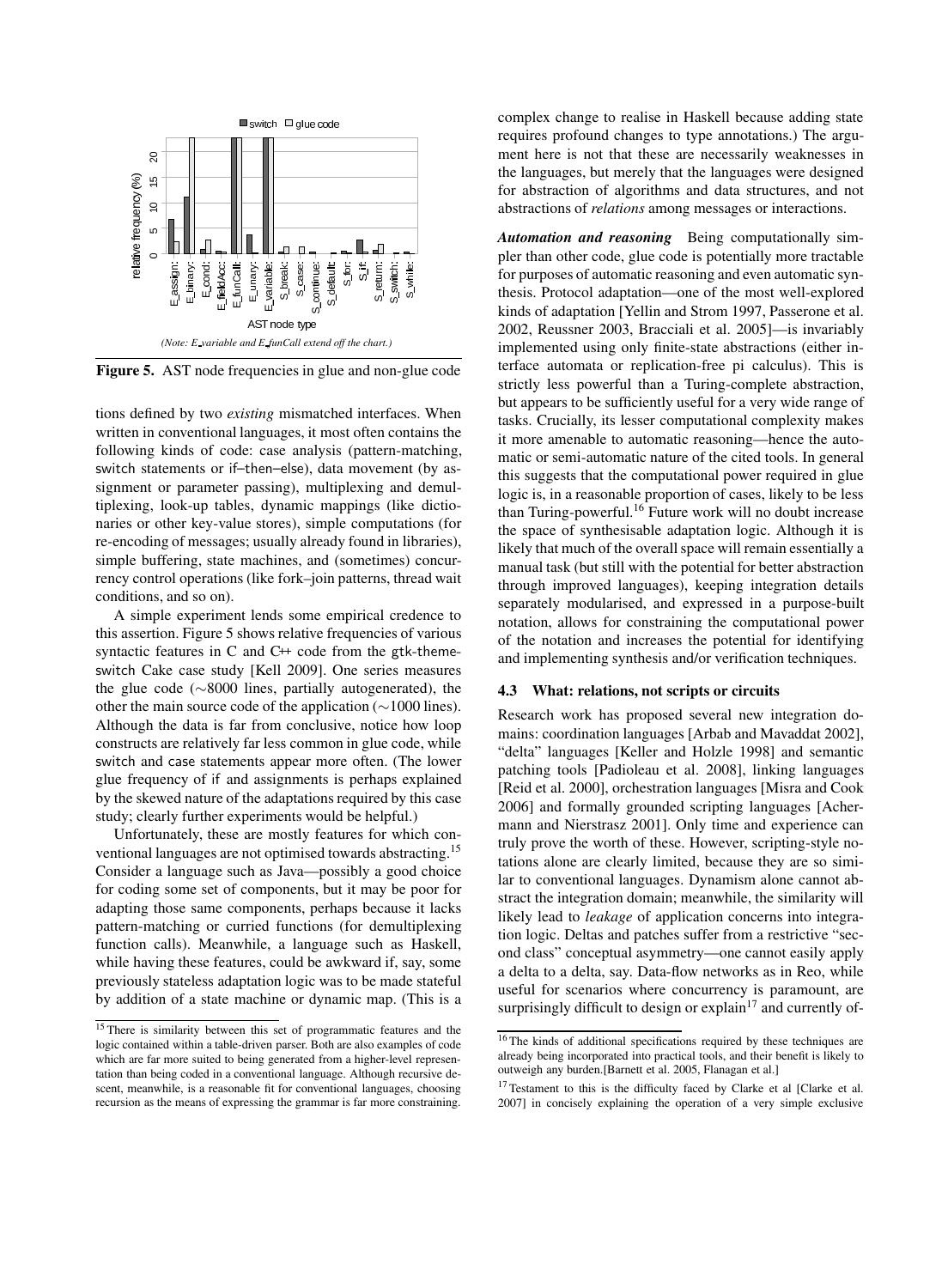fer no means of expressing simple data-dependent behaviour (for example, rearranging the fields in a structured message).

The choice of relations, as exemplified by Cake, has several benefits. Simple relations on values are expressed intuitively as pattern-matching. More complex relations can be built up by incorporating contextual guards in patterns: contexts may be either spatial (e.g. relations applying only to values within certain function calls, or at certain points within a larger data structure) and temporal (relations specialised towards values as they occur within particular sequences of function call exchanges—this is protocol adaptation). Analogously with grammars, greater context dependency can bring arbitrarily higher expressivity, but one hopes that a practically useful level of expressivity can be reached using only a very restricted degree of context dependency.

## **5. Interface hiding**

Suppose an expressive integration domain is available. What strategy might best avoid coupling? My suggestion, strange as it may seem, is to avoid directly importing any foreign interface whatsoever. Similar to the integrated circuits example in Section 2, each component may define its own interface to the outside, designed to keep the component simple and comprehensible. It is a separate task, supported by integration tools, to glue components into a functional ensemble.

### **5.1 Motivational experiment—complexity inheritance**

Latent in this argument is the assumption that targetting concrete interfaces increases the complexity of code. Software depending on some concrete interface is clearly moulded by the details of that interface; a more general or complex interface may force the client to incorporate unwanted complexity, even if that client exercises only a small subset of the library's functionality. If so, the client *inherits* the complexity of the interface it targets. I conducted a small experiment to demonstrate this phenomenon.

I used open source libraries to perform two different tasks—one storage-oriented (writing a persistent key-value set describing the program memory map) and one computational (video decoding). In each task the same functionality was implemented twice, using different C libraries the second chosen to be substantially more complex (and more general) than the first, yet offering a similar level of abstraction. The library pairs were firstly libmpeg2 and ffmpeg (comprising libavcodec and libavformat) and secondly Berkeley DB and sqlite's BTree interface. Table 1 presents simple summary measurements of the libraries' public interfaces, the API subset (or "slice") exercised by the client, and the clients' source code. The key observation is that the client of the more complex library is itself more complex.

|                                  | mpeg2 | ffmpeg | db       | sqlite |
|----------------------------------|-------|--------|----------|--------|
| API function count               | 24    | 151    | 208      | 214    |
| mean signature size <sup>3</sup> | 3.3   | 4.3    | 2.8      | 4.3    |
| API structures count             | 10    | 26     | $25^2$   | 12     |
| mean structure size <sup>4</sup> | 5.6   | 19     | $17^{2}$ | 8.0    |
| slice function count             | 5.    | 14     |          | 12.    |
| mean signature size.             | 2.8   | 3.1    |          |        |
| slice structures count           | 3     | 6      | 2        |        |
| client size $(LoC)$              | 71    | 93     | 51       | 75     |
| client API calls                 |       | 14     |          | 13     |
| helper calls <sup>5</sup>        |       |        |          | 3      |
| mean call size                   | 3.4   | 3.2    | 4.9      | 3.9    |

<sup>2</sup> imprecise owing to undocumented public–private division

<sup>3</sup> signature size  $= 1+$  number of in or out parameters

<sup>4</sup> simple total of all public fields

<sup>5</sup> C library calls necessitated indirectly by API usage

**Table 1.** Measurement of complexity inheritance

#### **5.2 Mitigating complexity**

Using interface hiding, complexity inheritance clearly would not occur. Instead, the additional complexity would appear in the integration domain. As I described in Section 4.3, there are two major reasons why this complexity can be better handled from such a domain: firstly, the availability of higherlevel notations tailored to the task of *relating* corresponding interface elements, more suitable than glue code; and secondly, the potential for automatic or semi-automatic synthesis of these descriptions.

#### **5.3 Additional benefits of interface hiding**

A second payoff of interface hiding is in comprehensibility of client code. Since complexity is not inherited, substantially more readable code may result. Separately, interface hiding forces an explicit statement of *requirements*. Symmetric with explicit *provides* interfaces, *requires* interfaces have been advocated by several component-oriented programming practices [Councill and Heineman 2001] but have yet to appear in conventional practice.

Interface hiding does not require extensive changes to any programming languages. Certain languages—including C and C++—already allow foreign interfaces to be explicitly defined (e.g. by defining new prototypes rather than doing an #include of existing ones). In other languages, some small changes will be necessary to separate the concepts of *imports* (implying a foreign component already exists) from a *declaration* of a view onto the outside world.

Tools also require the *teeth* to *enforce* interface hiding. Analogously to the enforcement of private and protected modifiers, this requires prohibiting imports of concrete external interfaces (except where explicitly overridden).

Clearly, there is a limit to how far interface hiding can be taken. Perhaps truly ubiquitous interfaces, like POSIX, should not be hidden. There is also a risk that the programmer will design an external interface which cannot be satisfied by any foreign components, or which unduly strains the expressivity of the integration domain. In practice, no doubt

router circuit (page 4). The unintuitive arrangement of channels is said to "conspire to" ensure exclusivity.